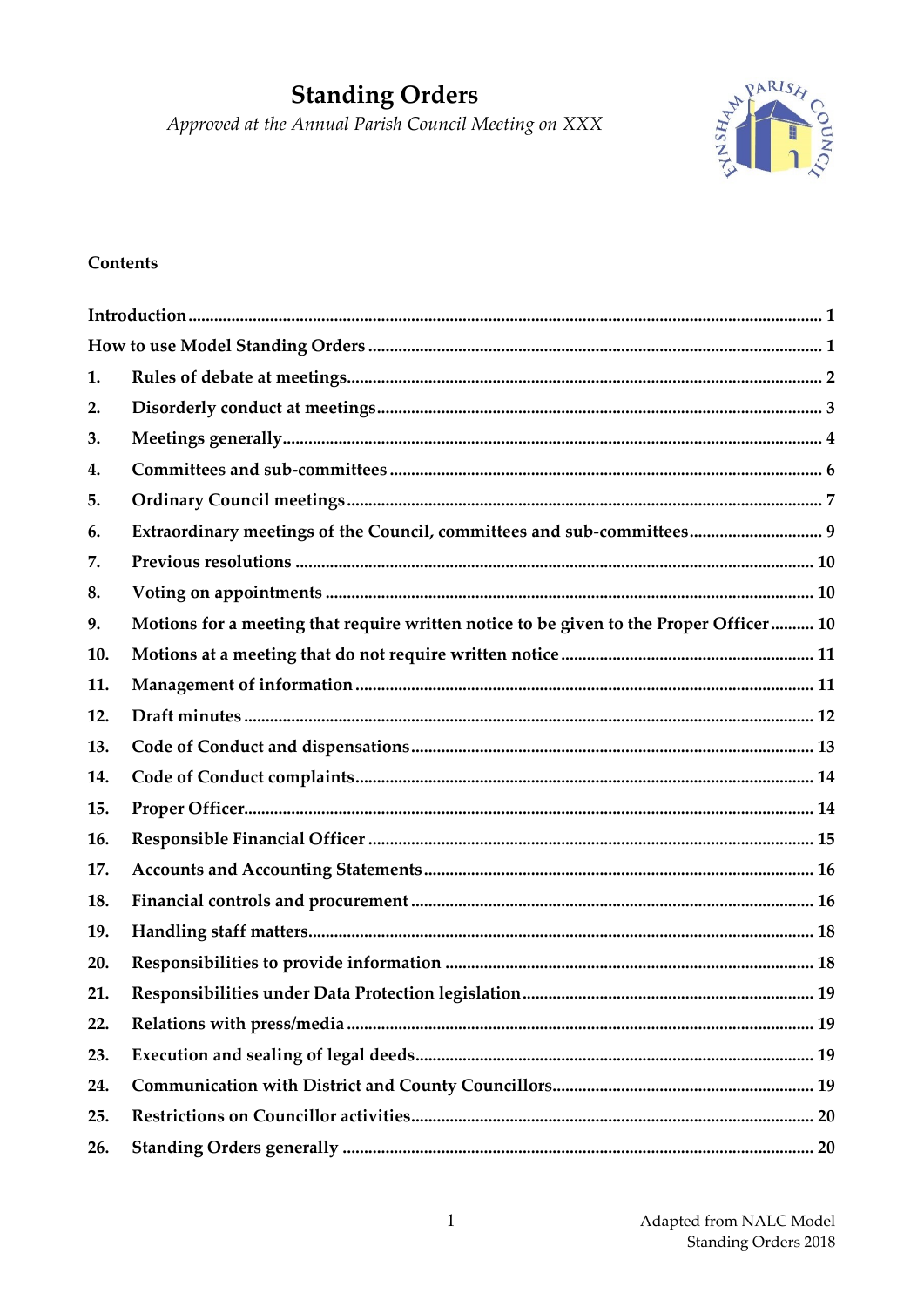## <span id="page-1-0"></span>**Introduction**

These model standing orders update the National Association of Local Council (NALC) model standing orders contained in "Local Councils Explained" by Meera Tharmarajah (© 2013 NALC). This publication contains new model standing orders which reference new legislation introduced after 2013 when the last model standing orders were published.

## <span id="page-1-1"></span>**How to use Model Standing Orders**

Standing orders are the written rules of a local council. Standing orders are essential to regulate the proceedings of a meeting. A council may also use standing orders to confirm or refer to various internal organisational and administrative arrangements. The standing orders of a council are not the same as the policies of a council but standing orders may refer to them.

Local councils operate within a wide statutory framework. NALC model standing orders incorporate and reference many statutory requirements to which councils are subject. It is not possible for the model standing orders to contain or reference all the statutory or legal requirements which apply to local councils. For example, it is not practical for model standing orders to document all obligations under data protection legislation. The statutory requirements to which a council is subject apply whether or not they are incorporated in a council's standing orders.

The model standing orders do not include model financial regulations. Financial regulations are standing orders to regulate and control the financial affairs and accounting procedures of a local council. The financial regulations, as opposed to the standing orders of a council, include most of the requirements relevant to the council's Responsible Financial Officer. Model financial regulations are available to councils in membership of NALC.

# **Drafting Notes**

Model standing orders that are in **bold type** contain legal and statutory requirements. It is recommended that councils adopt them without changing them or their meaning. Model standing orders not in bold are designed to help councils operate effectively, but they do not contain statutory requirements so they may be adopted as drafted or amended to suit a council's needs. It is NALC's view that all model standing orders will generally be suitable for councils.

For convenience, the word "councillor" is used in model standing orders and, unless the context suggests otherwise, includes a non-councillor with or without voting rights.

A model standing order that includes brackets like this '( )' requires information to be inserted by a council. A model standing order that includes brackets like this '[ ]' and the term 'OR' provides alternative options for a council to choose from when determining standing orders.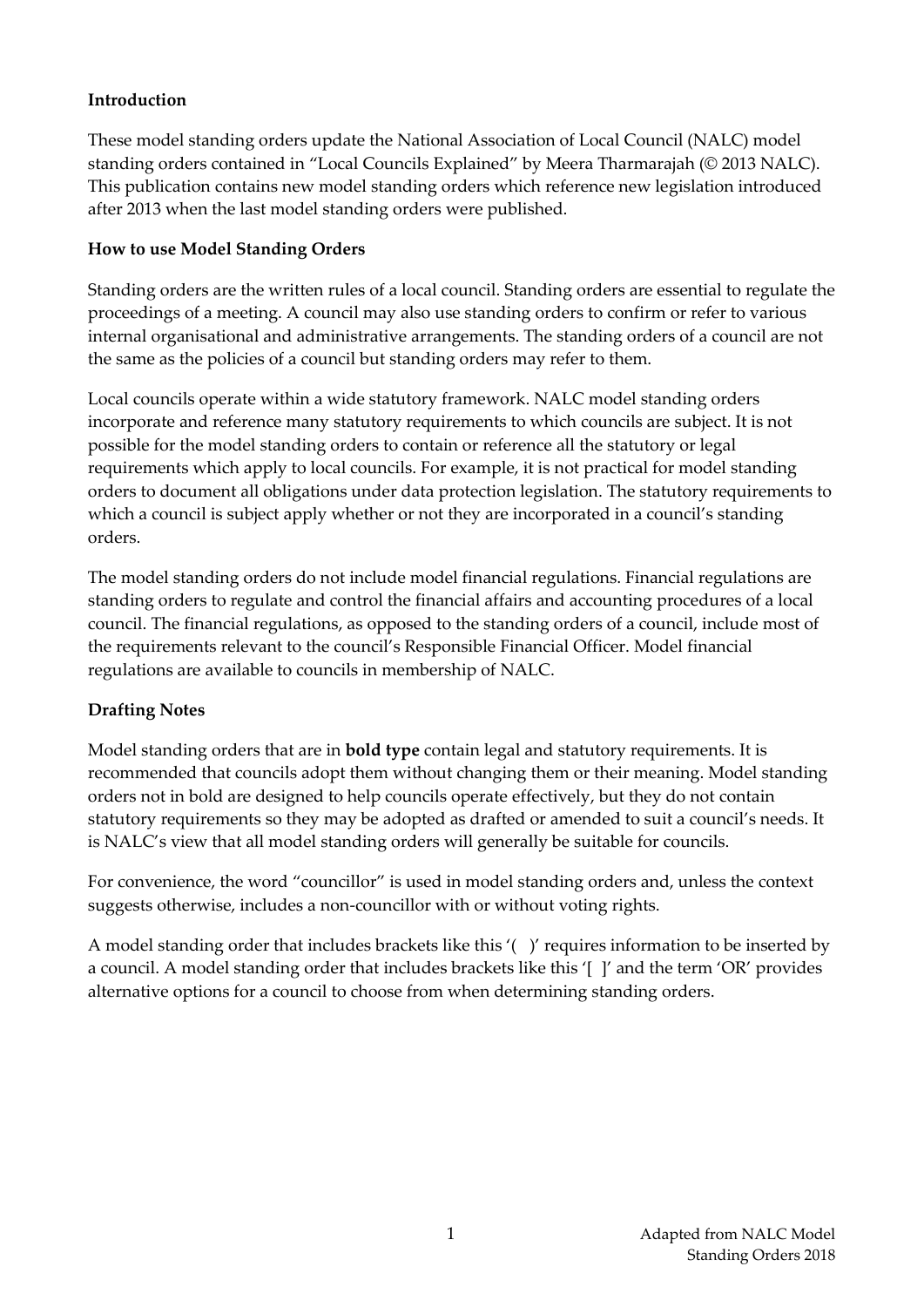#### <span id="page-2-0"></span>**1. Rules of debate at meetings**

- (a) Motions on the agenda shall be considered in the order that they appear unless the order is changed at the discretion of the chairman of the meeting.
- (b) A motion (including an amendment) shall not be progressed unless it has been moved and seconded.
- (c) A motion on the agenda that is not moved by its proposer may be treated by the chairman of the meeting as withdrawn.
- (d) If a motion (including an amendment) has been seconded, it may be withdrawn by the proposer only with the consent of the seconder and the meeting.
- (e) An amendment is a proposal to remove or add words to a motion. It shall not negate the motion.
- (f) If an amendment to the original motion is carried, the original motion (as amended) becomes the substantive motion upon which further amendment(s) may be moved.
- (g) An amendment shall not be considered unless early verbal notice of it is given at the meeting and, if requested by the chairman of the meeting, is expressed in writing to the chairman.
- (h) A councillor may move an amendment to his own motion if agreed by the meeting. If a motion has already been seconded, the amendment shall be with the consent of the seconder and the meeting.
- (i) If there is more than one amendment to an original or substantive motion, the amendments shall be moved in the order directed by the chairman of the meeting.
- (j) Subject to standing order 1(k), only one amendment shall be moved and debated at a time, the order of which shall be directed by the chairman of the meeting.
- (k) One or more amendments may be discussed together if the chairman of the meeting considers this expedient but each amendment shall be voted upon separately.
- (l) A councillor may not move more than one amendment to an original or substantive motion.
- (m) The mover of an amendment has no right of reply at the end of debate on it.
- (n) Where a series of amendments to an original motion are carried, the mover of the original motion shall have a right of reply either at the end of debate on the first amendment or at the very end of debate on the final substantive motion immediately before it is put to the vote.
- (o) Unless permitted by the chairman of the meeting, a councillor may speak once in the debate on a motion except:
	- (i) to speak on an amendment moved by another councillor;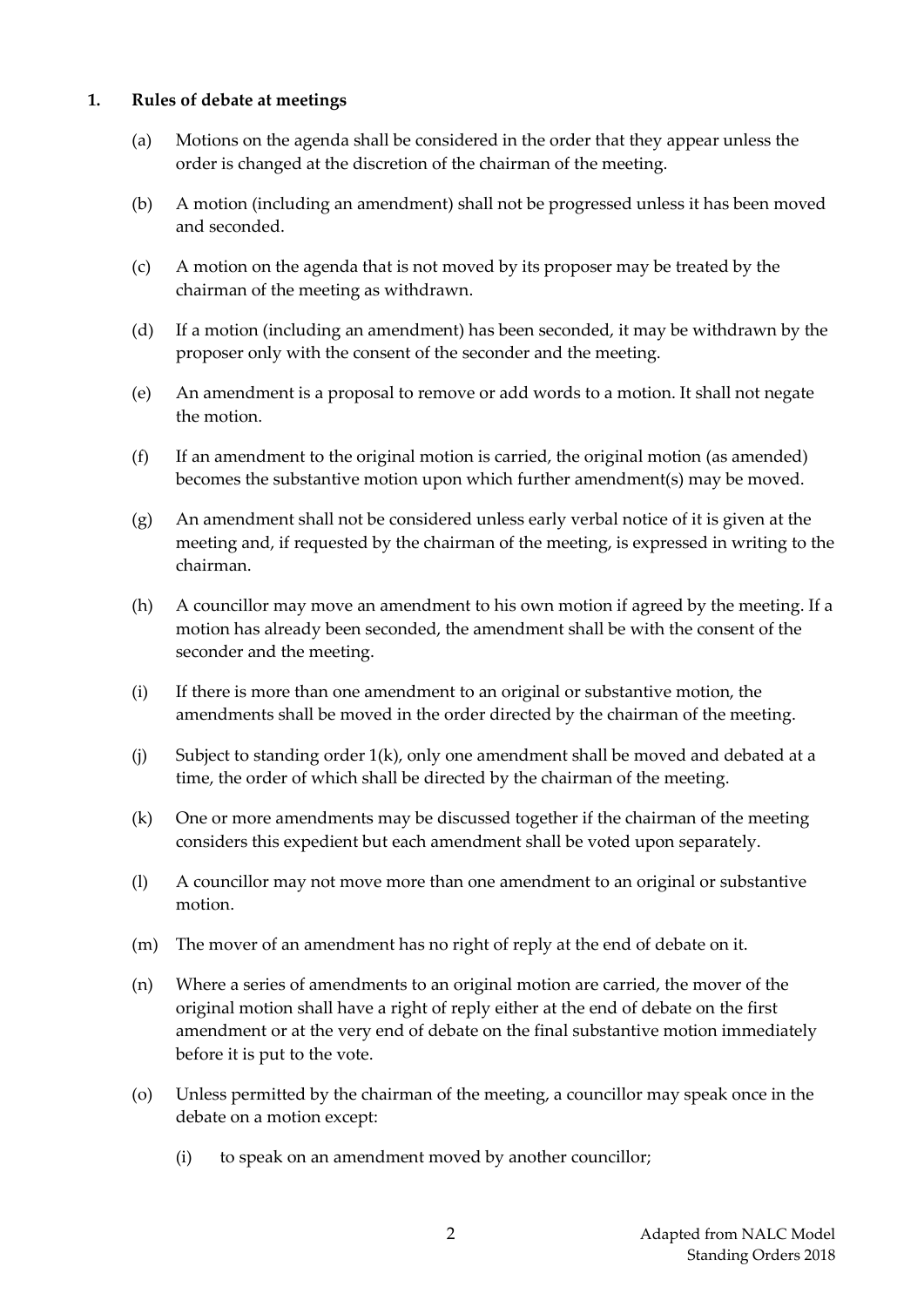- (ii) to move or speak on another amendment if the motion has been amended since he last spoke;
- (iii) to make a point of order;
- (iv) to give a personal explanation; or
- (v) to exercise a right of reply.
- (p) During the debate on a motion, a councillor may interrupt only on a point of order or a personal explanation and the councillor who was interrupted shall stop speaking. A councillor raising a point of order shall identify the standing order which he considers has been breached or specify the other irregularity in the proceedings of the meeting he is concerned by.
- (q) A point of order shall be decided by the chairman of the meeting and his decision shall be final.
- (r) When a motion is under debate, no other motion shall be moved except:
	- (i) to amend the motion;
	- (ii) to proceed to the next business;
	- (iii) to adjourn the debate;
	- (iv) to put the motion to a vote;
	- (v) to ask a person to be no longer heard or to leave the meeting;
	- (vi) to refer a motion to a committee or sub-committee for consideration;
	- (vii) to exclude the public and press;
	- (viii) to adjourn the meeting; or
	- (ix) to suspend particular standing order(s) excepting those which reflect mandatory statutory or legal requirements.
- (s) Before an original or substantive motion is put to the vote, the chairman of the meeting shall be satisfied that the motion has been sufficiently debated and that the mover of the motion under debate has exercised or waived his right of reply.
- (t) Excluding motions moved under standing order 1(r), the contributions or speeches by a councillor shall relate only to the motion under discussion and shall not exceed 10 minutes without the consent of the chairman of the meeting.

#### <span id="page-3-0"></span>**2. Disorderly conduct at meetings**

(a) No person shall obstruct the transaction of business at a meeting or behave offensively or improperly. If this standing order is ignored, the chairman of the meeting shall request such person(s) to moderate or improve their conduct.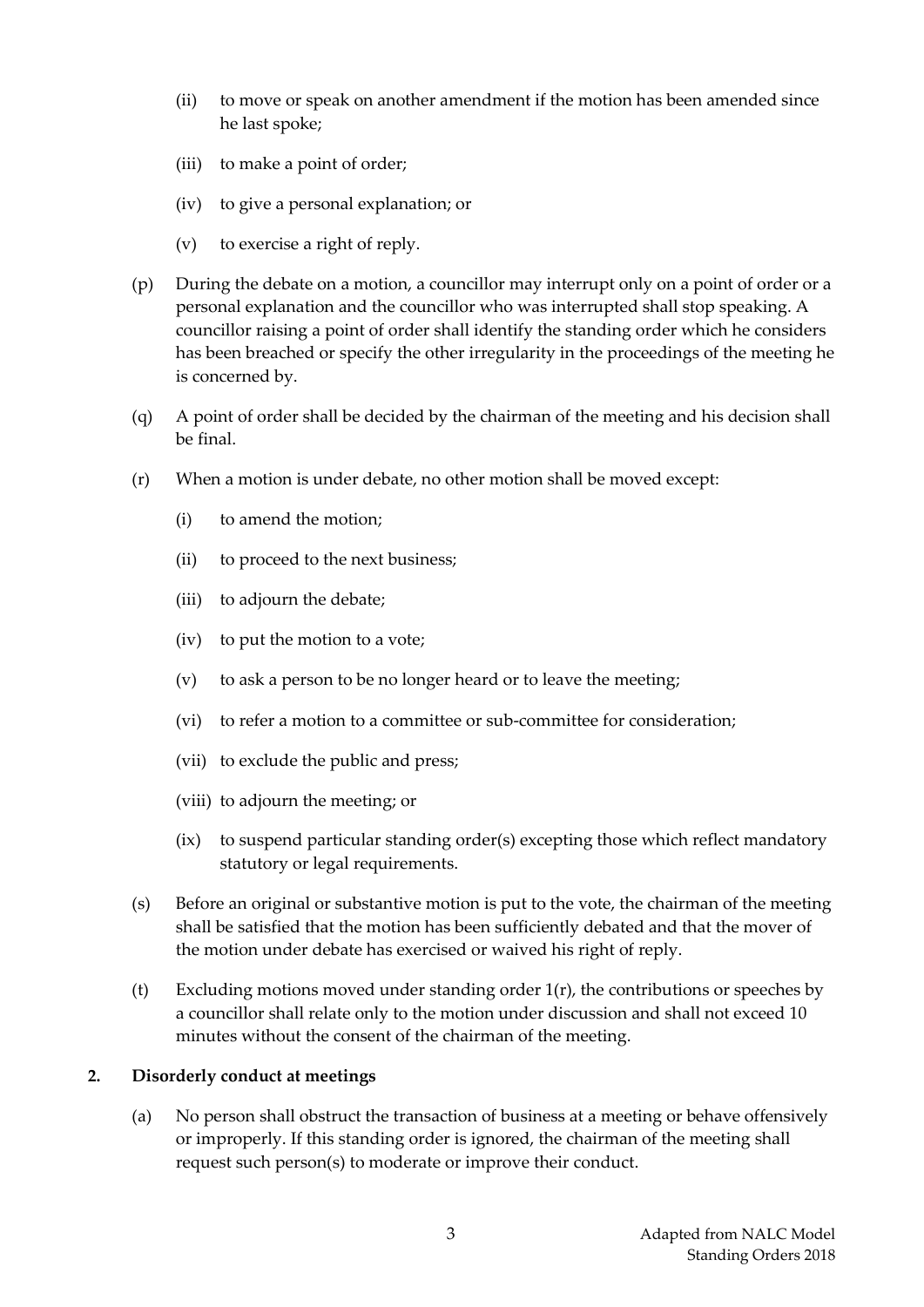- (b) If person(s) disregard the request of the chairman of the meeting to moderate or improve their conduct, any councillor or the chairman of the meeting may move that the person be no longer heard or be excluded from the meeting. The motion, if seconded, shall be put to the vote without discussion.
- (c) If a resolution made under standing order 2(b) is ignored, the chairman of the meeting may take further reasonable steps to restore order or to progress the meeting. This may include temporarily suspending or closing the meeting.

#### <span id="page-4-0"></span>**3. Meetings generally**

| <b>Full Council meetings</b> | $\bullet$ |
|------------------------------|-----------|
| Committee meetings           |           |
| Sub-committee meetings       |           |

- **(a) Meetings shall not take place in premises which at the time of the meeting are used for the supply of alcohol, unless no other premises are available free of charge or at a reasonable cost.**
- **(b) The minimum three clear days for notice of a meeting does not include the day on which notice was issued, the day of the meeting, a Sunday, a day of the Christmas break, a day of the Easter break or of a bank holiday or a day appointed for public thanksgiving or mourning.**
- **(c) The minimum three clear days' public notice for a meeting does not include the day on which the notice was issued or the day of the meeting unless the meeting is convened at shorter notice**.
- ● (d) **Meetings shall be open to the public unless their presence is prejudicial to the public interest by reason of the confidential nature of the business to be transacted or for other special reasons. The public's exclusion from part or all of a meeting shall be by a resolution which shall give reasons for the public's exclusion.**
	- (e) Members of the public may make representations, answer questions and give evidence at a meeting which they are entitled to attend.
	- (f) The period of time designated for public participation at a meeting in accordance with standing order 3(e) shall not exceed 15 minutes unless directed by the chairman of the meeting.
	- (g) Subject to standing order 3(f), a member of the public shall not speak for more than 5 minutes.
	- (h) In accordance with standing order 3(e), a question shall not require a response at the meeting nor start a debate on the question. The chairman of the meeting may direct that a written or oral response be given.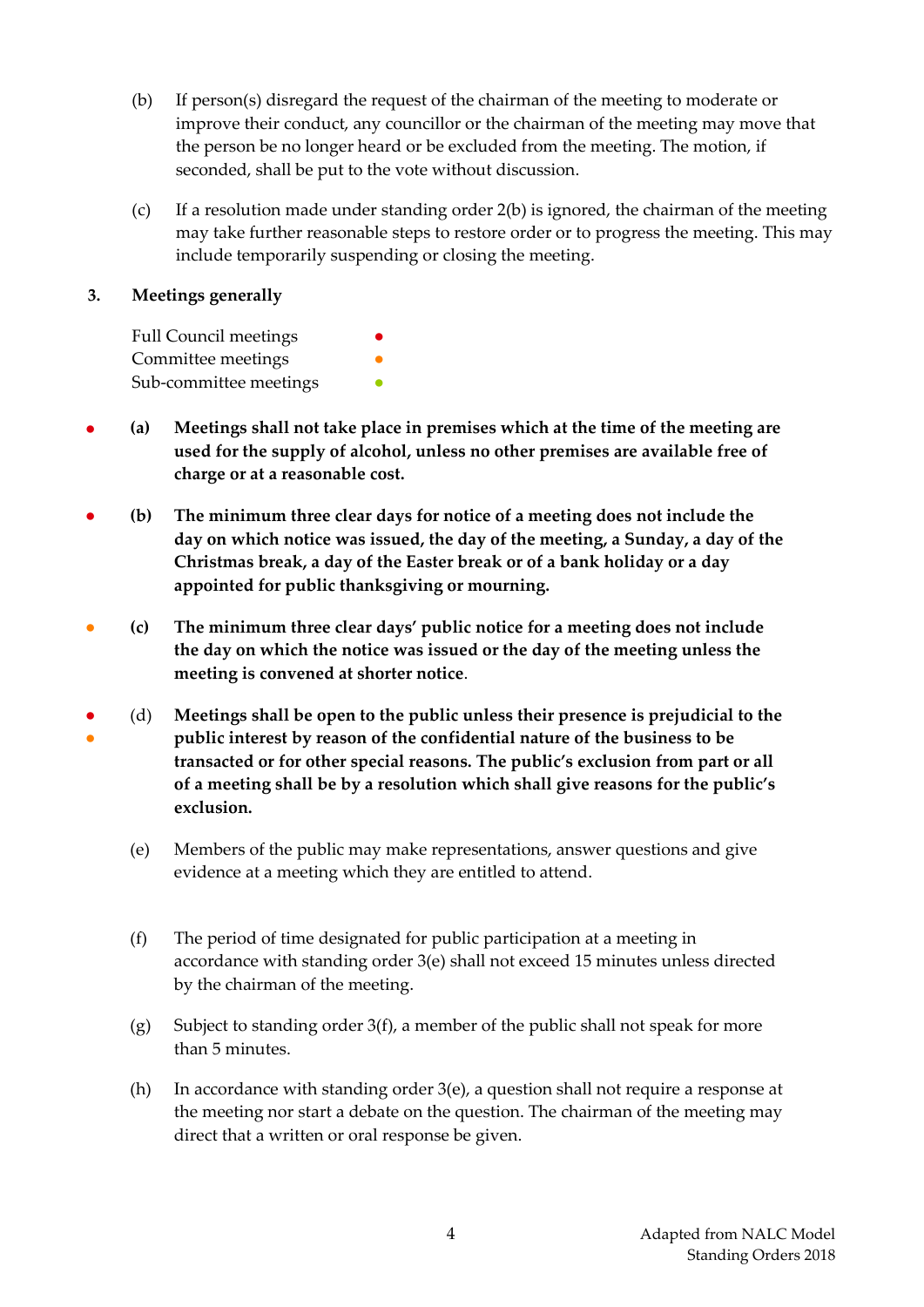- (i) A person shall raise his hand when requesting to speak and stand when speaking (except when a person has a disability or is likely to suffer discomfort). The chairman of the meeting may at any time permit a person to be seated when speaking.
- (j) A person who speaks at a meeting shall direct his comments to the chairman of the meeting.
- (k) Only one person is permitted to speak at a time. If more than one person wants to speak, the chairman of the meeting shall direct the order of speaking.
- ● (l) **Subject to standing order 3(m), a person who attends a meeting is permitted to report on the meeting whilst the meeting is open to the public. To "report" means to film, photograph, make an audio recording of meeting proceedings, use any other means for enabling persons not present to see or hear the meeting as it takes place or later or to report or to provide oral or written commentary about the meeting so that the report or commentary is available as the meeting takes place or later to persons not present.**
- ● (m) **A person present at a meeting may not provide an oral report or oral commentary about a meeting as it takes place without permission.**
- ● **(n) The press shall be provided with reasonable facilities for the taking of their report of all or part of a meeting at which they are entitled to be present.**
- **(o) Subject to standing orders which indicate otherwise, anything authorised or required to be done by, to or before the Chairman of the Council may in his absence be done by, to or before the Vice-Chairman of the Council (if there is one).**
- **(p) The Chairman of the Council, if present, shall preside at a meeting. If the Chairman is absent from a meeting, the Vice-Chairman of the Council (if there is one) if present, shall preside. If both the Chairman and the Vice-Chairman are absent from a meeting, a councillor as chosen by the councillors present at the meeting shall preside at the meeting.**
- ● ● **(q) Subject to a meeting being quorate, all questions at a meeting shall be decided by a majority of the councillors and non-councillors with voting rights present and voting.**
- ● ● **(r) The chairman of a meeting may give an original vote on any matter put to the vote, and in the case of an equality of votes may exercise his casting vote whether or not he gave an original vote.**

*See standing orders 5(h) and (i) for the different rules that apply in the election of the Chairman of the Council at the annual meeting of the Council.*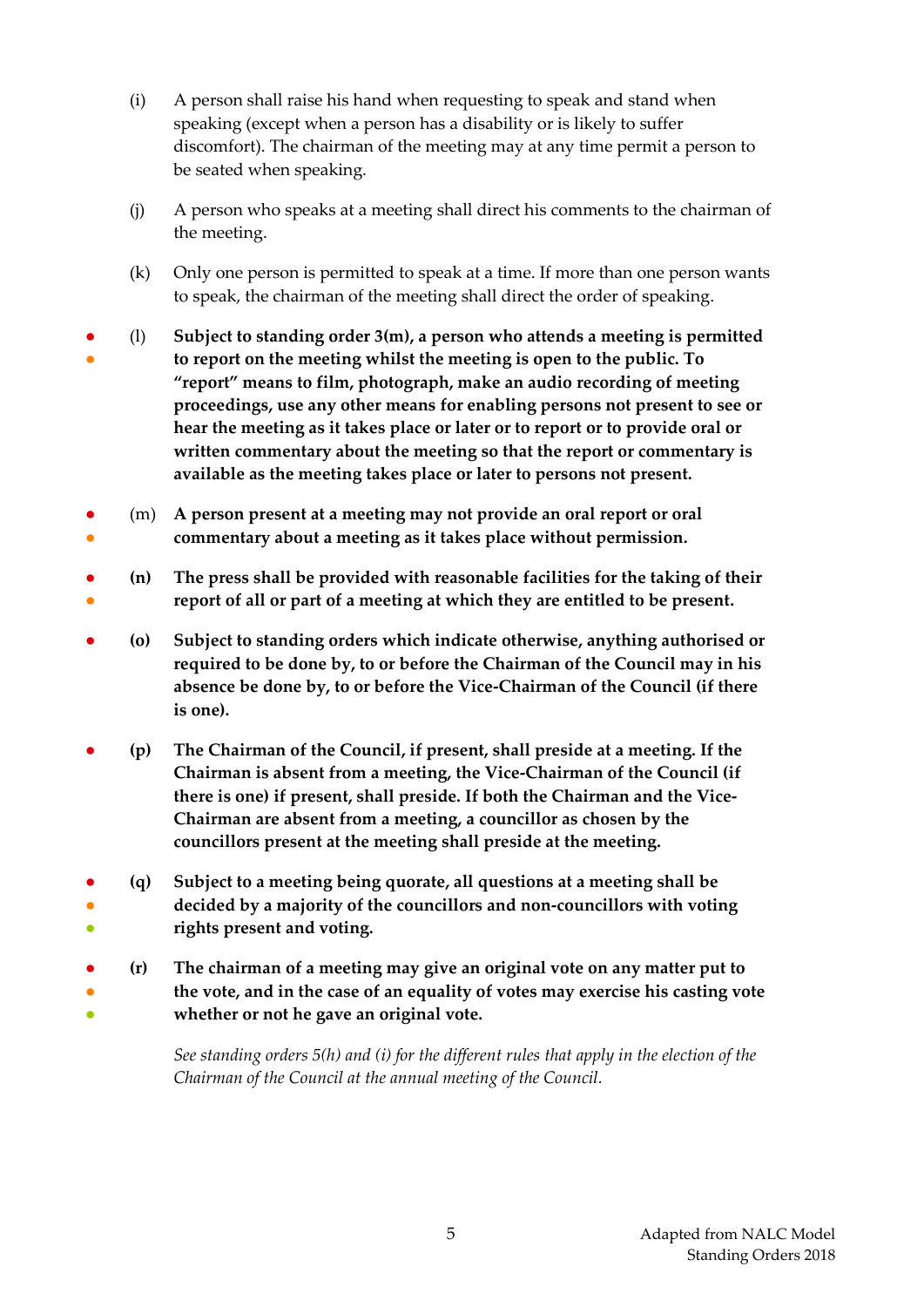- (s) **Unless standing orders provide otherwise, voting on a question shall be by a show of hands. At the request of a councillor, the voting on any question shall be recorded so as to show whether each councillor present and voting gave his vote for or against that question.** Such a request shall be made before moving on to the next item of business on the agenda.
	- (t) The minutes of a meeting shall include an accurate record of the following:
		- (i) the time and place of the meeting;
		- (ii) the names of councillors who are present and the names of councillors who are absent;
		- (iii) interests that have been declared by councillors and non-councillors with voting rights;
		- (iv) the grant of dispensations (if any) to councillors and non-councillors with voting rights;
		- (v) whether a councillor or non-councillor with voting rights left the meeting when matters that they held interests in were being considered;
		- (vi) if there was a public participation session; and
		- (vii) the resolutions made.
- ● ● **(u) A councillor or a non-councillor with voting rights who has a disclosable pecuniary interest or another interest as set out in the Council's code of conduct in a matter being considered at a meeting is subject to statutory limitations or restrictions under the code on his right to participate and vote on that matter.**
- **(v) No business may be transacted at a meeting unless at least one-third of the whole number of members of the Council are present and in no case shall the quorum of a meeting be less than three.**

*See standing order 4d(viii) for the quorum of a committee or sub-committee meeting.* 

- ● ● (w) **If a meeting is or becomes inquorate no business shall be transacted** and the meeting shall be closed. The business on the agenda for the meeting shall be adjourned to another meeting.
	- (x) A meeting shall not exceed a period of 2 and a half hours.
- <span id="page-6-0"></span>**4. Committees and sub-committees**
	- **(a) Unless the Council determines otherwise, a committee may appoint a sub-committee whose terms of reference and members shall be determined by the committee.**
	- **(b) The members of a committee may include non-councillors unless it is a committee which regulates and controls the finances of the Council.**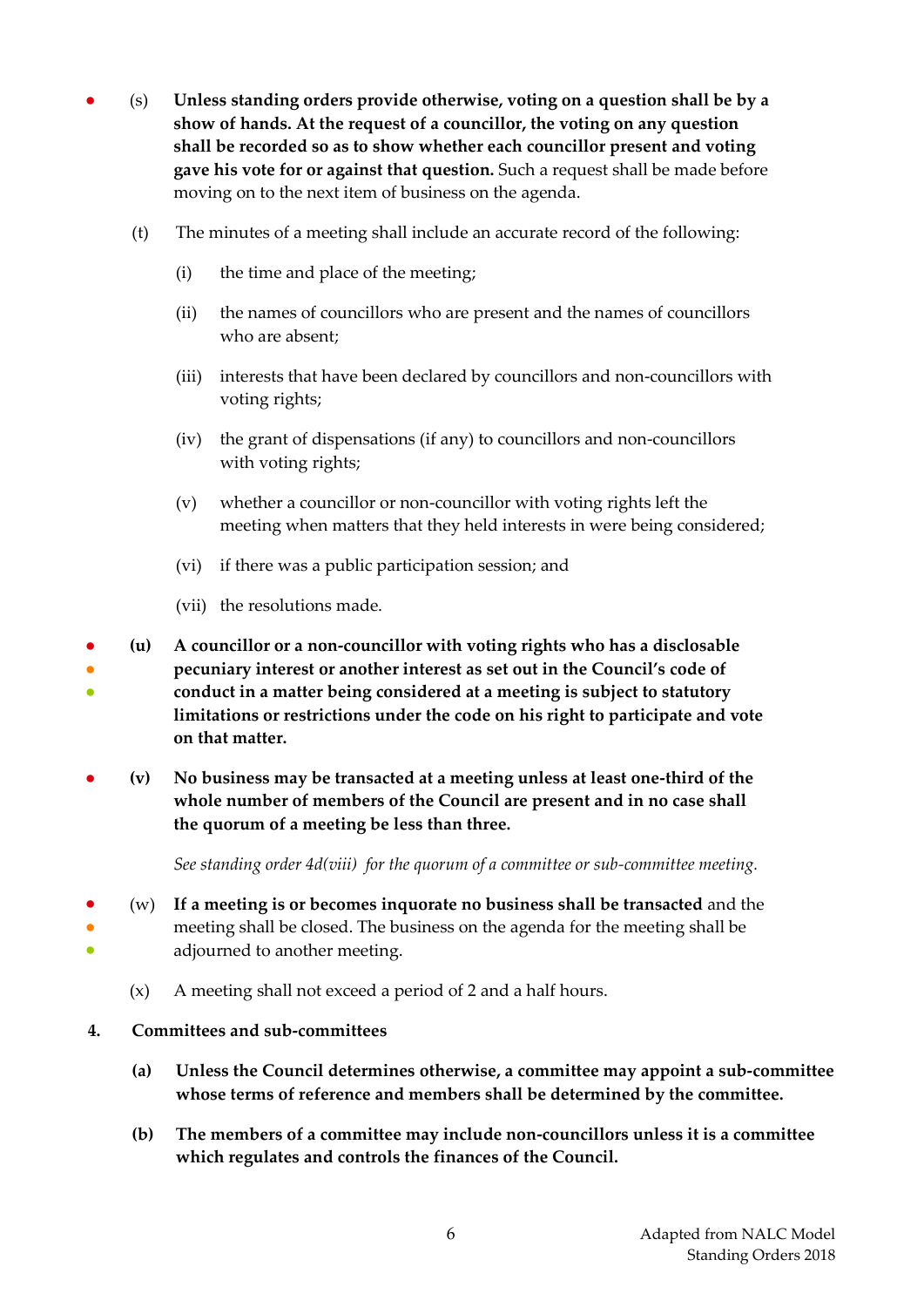## **(c) Unless the Council determines otherwise, all the members of an advisory committee and a sub-committee of the advisory committee may be non-councillors.**

- (d) The Council may appoint standing committees or other committees as may be necessary, and:
	- (i) shall determine their terms of reference;
	- (ii) shall determine the number and time of the ordinary meetings of a standing committee up until the date of the next annual meeting of the Council;
	- (iii) shall permit a committee, other than in respect of the ordinary meetings of a committee, to determine the number and time of its meetings;
	- (iv) shall, subject to standing orders 4(b) and (c), appoint and determine the terms of office of members of such a committee;
	- (v) may, subject to standing orders 4(b) and (c), appoint and determine the terms of office of the substitute members to a committee whose role is to replace the ordinary members at a meeting of a committee if the ordinary members of the committee confirm to the Proper Officer 3 clear days before the meeting that they are unable to attend;
	- (vi) shall, after it has appointed the members of a standing committee, appoint the chairman of the standing committee;
	- (vii) shall permit a committee other than a standing committee, to appoint its own chairman at the first meeting of the committee;
	- (viii) shall determine the place, notice requirements and quorum for a meeting of a committee and a sub-committee which, in both cases, shall be no less than three;
	- (ix) shall determine if the public may participate at a meeting of a committee;
	- (x) shall determine if the public and press are permitted to attend the meetings of a sub-committee and also the advance public notice requirements, if any, required for the meetings of a sub-committee;
	- (xi) shall determine if the public may participate at a meeting of a sub-committee that they are permitted to attend; and
	- (xii) may dissolve a committee or a sub-committee.

#### <span id="page-7-0"></span>**5. Ordinary Council meetings**

- **(a) In an election year, the annual meeting of the Council shall be held on or within 14 days following the day on which the councillors elected take office.**
- **(b) In a year which is not an election year, the annual meeting of the Council shall be held on such day in May as the Council decides.**
- **(c) If no other time is fixed, the annual meeting of the Council shall take place at 6pm.**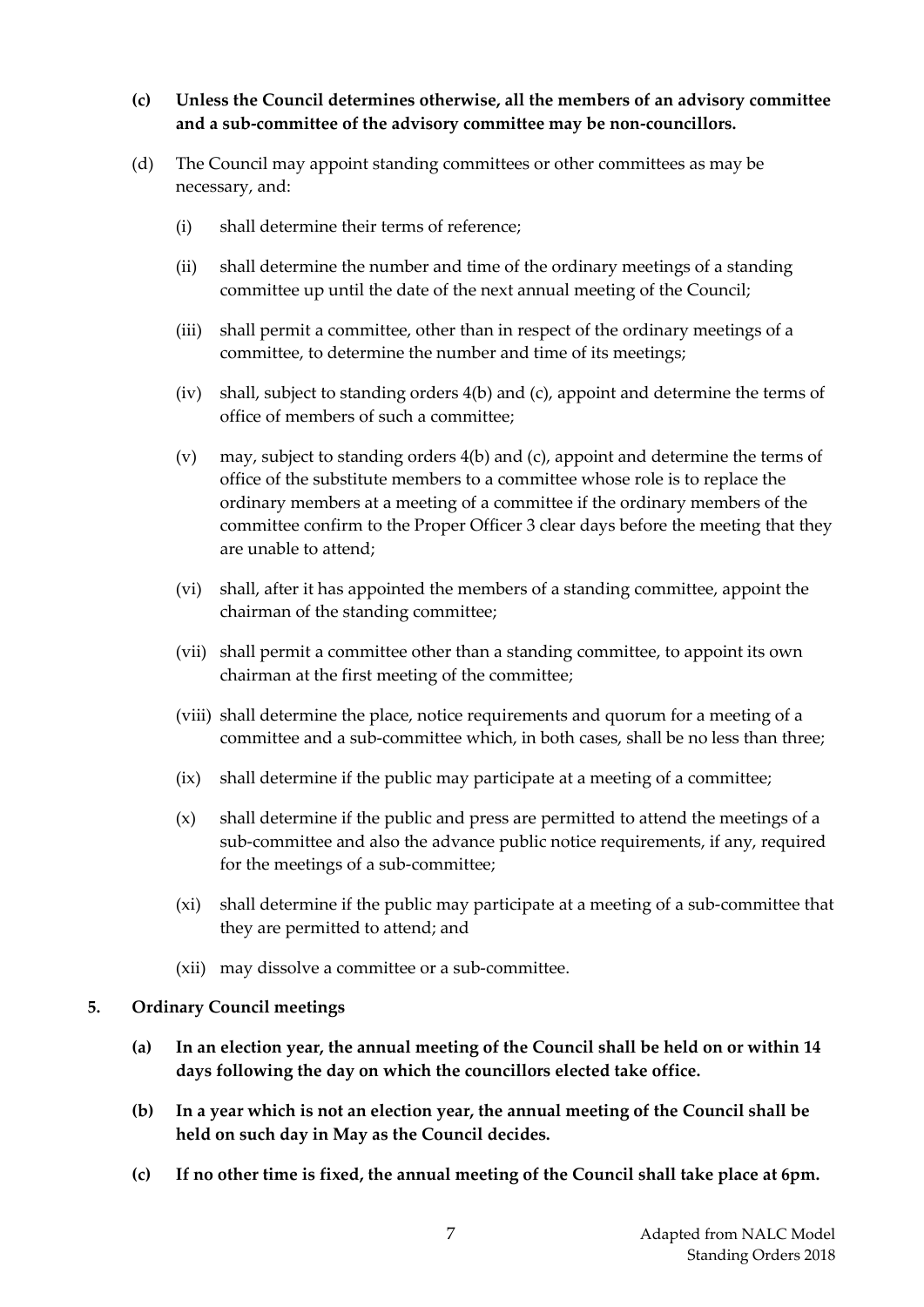- **(d) In addition to the annual meeting of the Council, at least three other ordinary meetings shall be held in each year on such dates and times as the Council decides.**
- **(e) The first business conducted at the annual meeting of the Council shall be the election of the Chairman and Vice-Chairman (if there is one) of the Council.**
- **(f) The Chairman of the Council, unless he has resigned or becomes disqualified, shall continue in office and preside at the annual meeting until his successor is elected at the next annual meeting of the Council.**
- **(g) The Vice-Chairman of the Council, if there is one, unless he resigns or becomes disqualified, shall hold office until immediately after the election of the Chairman of the Council at the next annual meeting of the Council.**
- **(h) In an election year, if the current Chairman of the Council has not been re-elected as a member of the Council, he shall preside at the annual meeting until a successor Chairman of the Council has been elected. The current Chairman of the Council shall not have an original vote in respect of the election of the new Chairman of the Council but shall give a casting vote in the case of an equality of votes.**
- **(i) In an election year, if the current Chairman of the Council has been re-elected as a member of the Council, he shall preside at the annual meeting until a new Chairman of the Council has been elected. He may exercise an original vote in respect of the election of the new Chairman of the Council and shall give a casting vote in the case of an equality of votes.**
- (j) Following the election of the Chairman of the Council and Vice-Chairman (if there is one) of the Council at the annual meeting, the business shall include the following:
	- **(i) In an election year, delivery by the Chairman of the Council and councillors of their acceptance of office forms unless the Council resolves for this to be done at a later date. In a year which is not an election year, delivery by the Chairman of the Council of his acceptance of office form unless the Council resolves for this to be done at a later date;**
	- (ii) Confirmation of the accuracy of the minutes of the last meeting of the Council;
	- (iii) Receipt of the minutes of the last meeting of a committee;
	- (iv) Consideration of the recommendations made by a committee;
	- (v) Review of delegation arrangements to committees, sub-committees, staff and other local authorities;
	- (vi) Review of the terms of reference for committees;
	- (vii) Appointment of members to existing committees;
	- (viii) Appointment of any new committees in accordance with standing order 4;
	- (ix) Review and adoption of appropriate standing orders and financial regulations;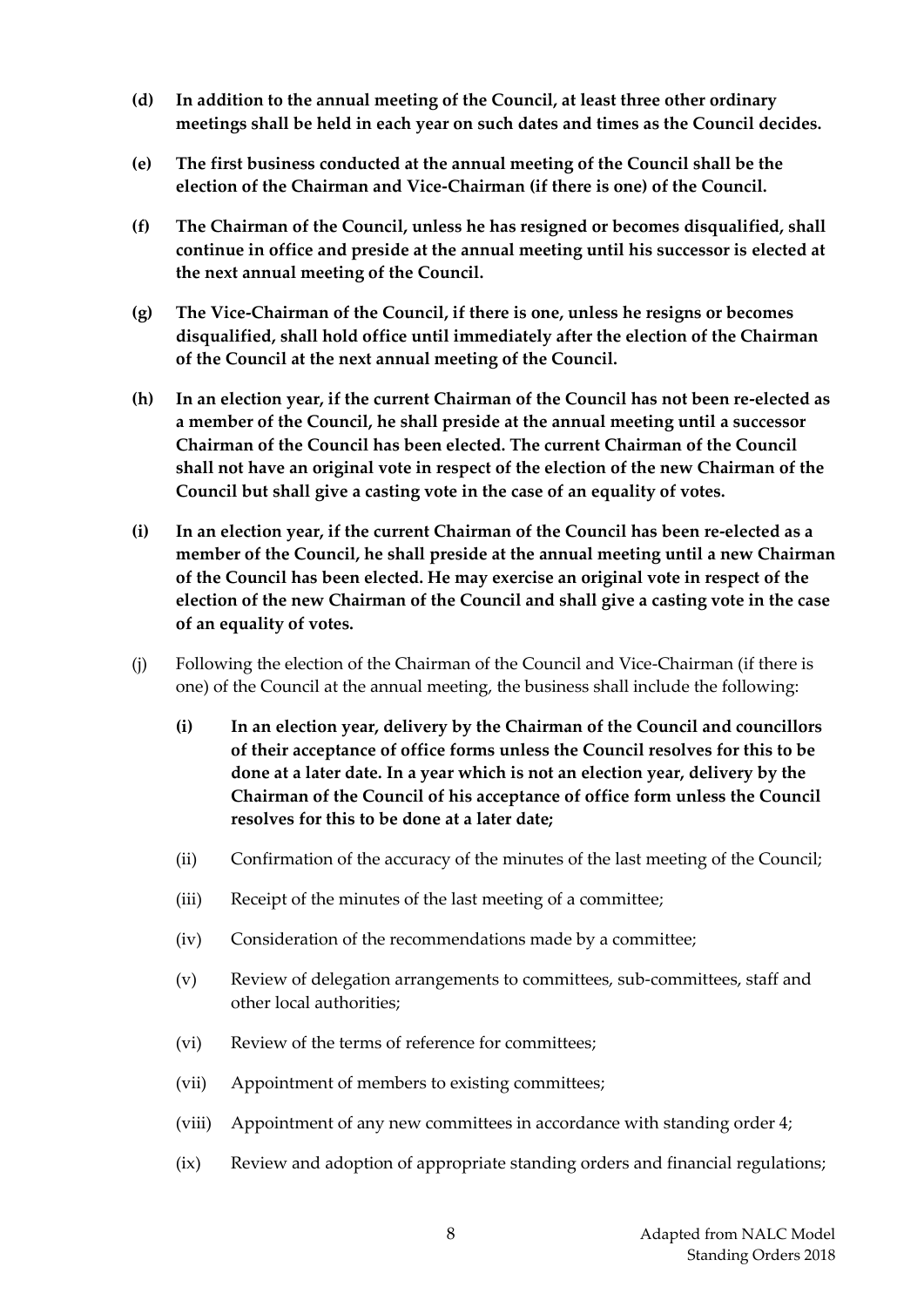- (x) Review of arrangements (including legal agreements) with other local authorities, not-for-profit bodies and businesses.
- (xi) Review of representation on or work with external bodies and arrangements for reporting back;
- (xii) In an election year, to make arrangements with a view to the Council becoming eligible to exercise the general power of competence in the future;
- (xiii) Review of inventory of land and other assets including buildings and office equipment;
- (xiv) Confirmation of arrangements for insurance cover in respect of all insurable risks;
- (xv) Review of the Council's and/or staff subscriptions to other bodies;
- (xvi) Review of the Council's complaints procedure;
- (xvii) Review of the Council's policies, procedures and practices in respect of its obligations under freedom of information and data protection legislation (see also standing orders 11, 20 and 21);
- (xviii) Review of the Council's policy for dealing with the press/media;
- (xix) Review of the Council's employment policies and procedures;
- (xx) Review of the Council's expenditure incurred under s.137 of the Local Government Act 1972 or the general power of competence.
- (xxi) Determining the time and place of ordinary meetings of the Council up to and including the next annual meeting of the Council.

#### <span id="page-9-0"></span>**6. Extraordinary meetings of the Council, committees and sub-committees**

- **(a) The Chairman of the Council may convene an extraordinary meeting of the Council at any time.**
- **(b) If the Chairman of the Council does not call an extraordinary meeting of the Council within seven days of having been requested in writing to do so by two councillors, any two councillors may convene an extraordinary meeting of the Council. The public notice giving the time, place and agenda for such a meeting shall be signed by the two councillors.**
- (c) The chairman of a committee [or a sub-committee] may convene an extraordinary meeting of the committee [or the sub-committee] at any time.
- (d) If the chairman of a committee [or a sub-committee] does not call an extraordinary meeting within 7 days of having been requested to do so by 2 members of the committee [or the sub-committee], any 2 members of the committee [or the subcommittee], any 2 members of the committee [sub-committee] may convene an extraordinary meeting of the committee [sub-committee].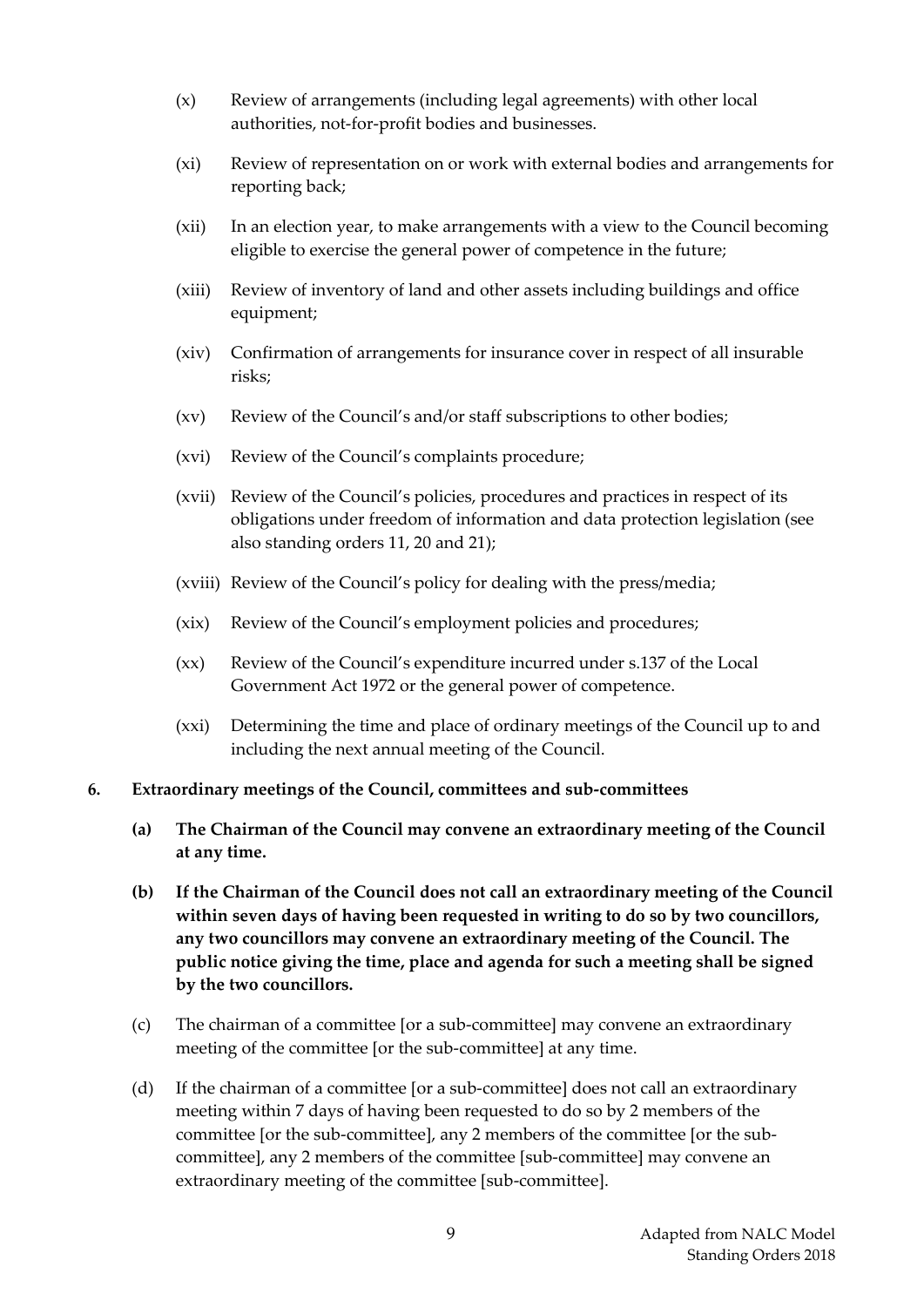#### <span id="page-10-0"></span>**7. Previous resolutions**

- (a) A resolution shall not be reversed within six months except either by a special motion, which requires written notice by at least 5 councillors to be given to the Proper Officer in accordance with standing order 9, or by a motion moved in pursuance of the recommendation of a committee or a sub-committee.
- (b) When a motion moved pursuant to standing order 7(a) has been disposed of, no similar motion may be moved for a further six months.

#### <span id="page-10-1"></span>**8. Voting on appointments**

Where more than two persons have been nominated for a position to be filled by the Council and none of those persons has received an absolute majority of votes in their favour, the name of the person having the least number of votes shall be struck off the list and a fresh vote taken. This process shall continue until a majority of votes is given in favour of one person. A tie in votes may be settled by the casting vote exercisable by the chairman of the meeting.

#### <span id="page-10-2"></span>**9. Motions for a meeting that require written notice to be given to the Proper Officer**

- (a) A motion shall relate to the responsibilities of the meeting for which it is tabled and in any event shall relate to the performance of the Council's statutory functions, powers and obligations or an issue which specifically affects the Council's area or its residents.
- (b) No motion may be moved at a meeting unless it is on the agenda and the mover has given written notice of its wording to the Proper Officer at least 3 clear days before the meeting. Clear days do not include the day of the notice or the day of the meeting.
- (c) The Proper Officer may, before including a motion on the agenda received in accordance with standing order 9(b), correct obvious grammatical or typographical errors in the wording of the motion.
- (d) If the Proper Officer considers the wording of a motion received in accordance with standing order 9(b) is not clear in meaning, the motion shall be rejected until the mover of the motion resubmits it, so that it can be understood, in writing, to the Proper Officer at least 3 clear days before the meeting.
- (e) If the wording or subject of a proposed motion is considered improper, the Proper Officer shall consult with the chairman of the forthcoming meeting or, as the case may be, the councillors who have convened the meeting, to consider whether the motion shall be included in the agenda or rejected.
- (f) The decision of the Proper Officer as to whether or not to include the motion on the agenda shall be final.
- (g) Motions received shall be recorded and numbered in the order that they are received.
- (h) Motions rejected shall be recorded with an explanation by the Proper Officer of the reason for rejection.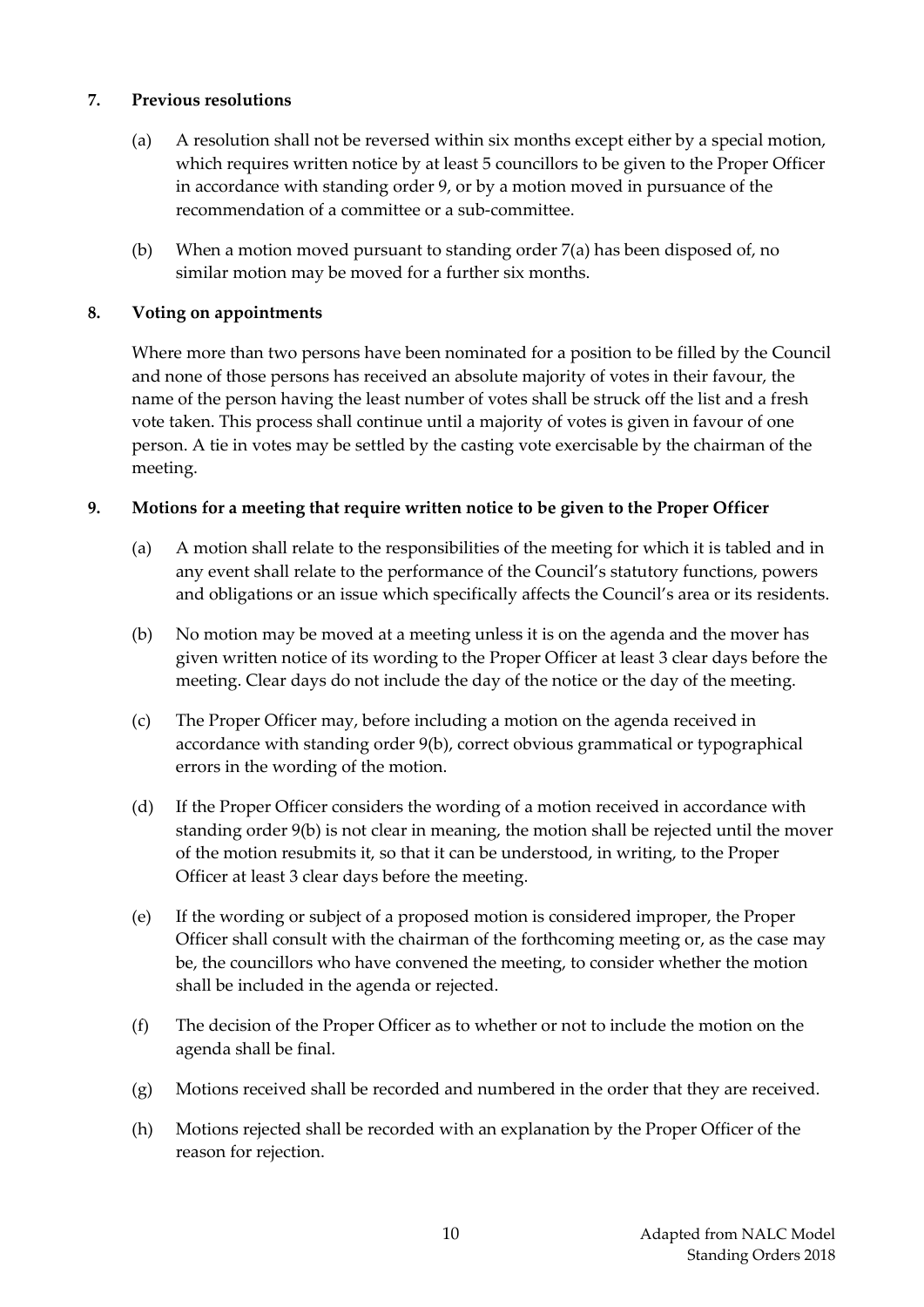#### <span id="page-11-0"></span>**10. Motions at a meeting that do not require written notice**

The following motions may be moved at a meeting without written notice to the Proper Officer:

- (a) to correct an inaccuracy in the draft minutes of a meeting;
- (b) to move to a vote;
- (c) to defer consideration of a motion;
- (d) to refer a motion to a particular committee or sub-committee;
- (e) to appoint a person to preside at a meeting;
- (f) to change the order of business on the agenda;
- (g) to proceed to the next business on the agenda;
- (h) to require a written report;
- (i) to appoint a committee or sub-committee and their members;
- (j) to extend the time limits for speaking;
- (k) to exclude the press and public from a meeting in respect of confidential or other information which is prejudicial to the public interest;
- (l) to not hear further from a councillor or a member of the public;
- (m) to exclude a councillor or member of the public for disorderly conduct;
- (n) to temporarily suspend the meeting;
- (o) to suspend a particular standing order (unless it reflects mandatory statutory or legal requirements);
- (p) to adjourn the meeting; or
- (q) to close the meeting.

#### <span id="page-11-1"></span>**11. Management of information**

*See also standing order 20.*

**(a) The Council shall have in place and keep under review, technical and organisational measures to keep secure information (including personal data) which it holds in paper and electronic form. Such arrangements shall include deciding who has access to personal data and encryption of personal data.**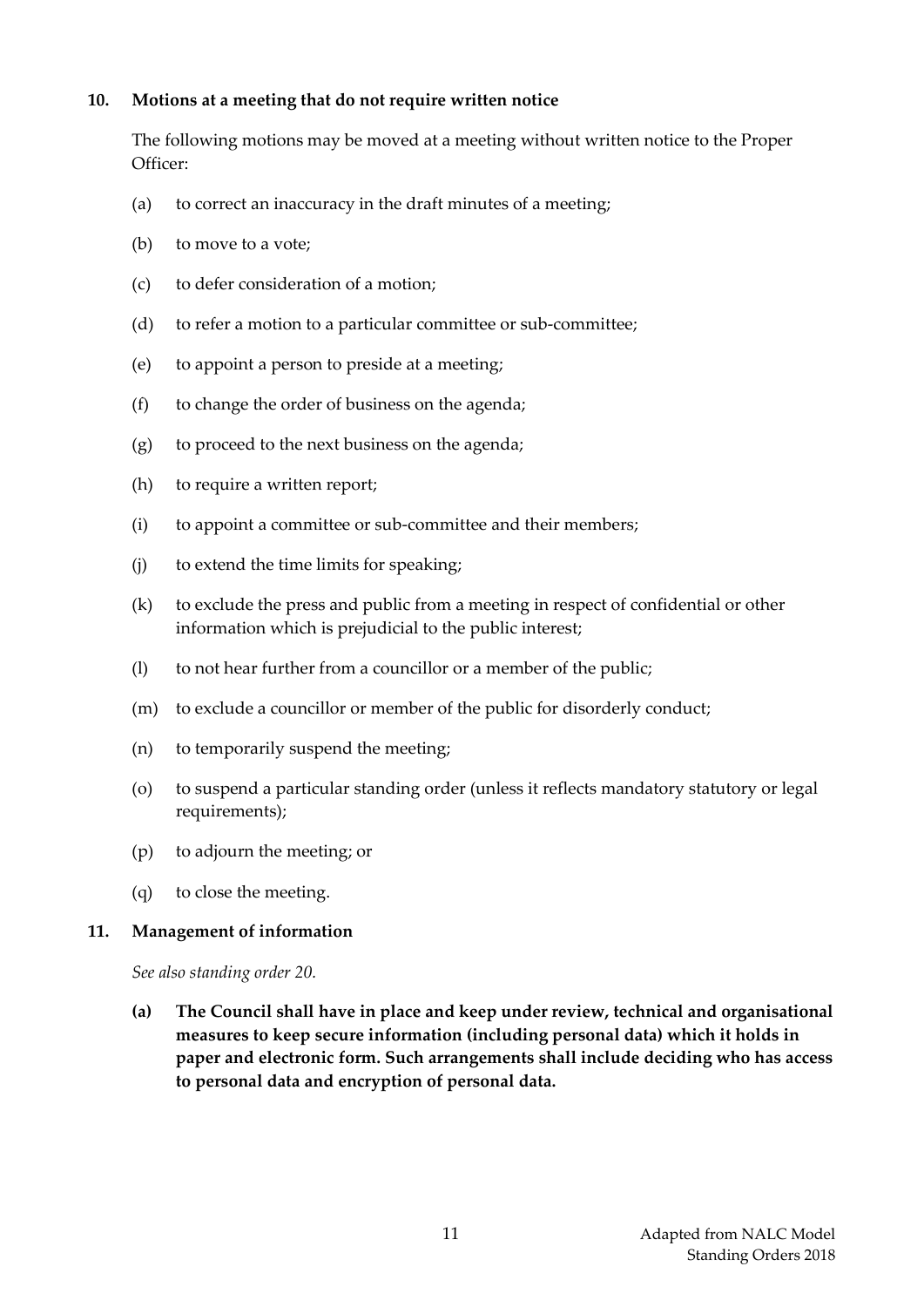- **(b) The Council shall have in place, and keep under review, policies for the retention and safe destruction of all information (including personal data) which it holds in paper and electronic form. The Council's retention policy shall confirm the period for which information (including personal data) shall be retained or if this is not possible the criteria used to determine that period (e.g. the Limitation Act 1980).**
- **(c) The agenda, papers that support the agenda and the minutes of a meeting shall not disclose or otherwise undermine confidential information or personal data without legal justification.**
- **(d) Councillors, staff, the Council's contractors and agents shall not disclose confidential information or personal data without legal justification.**

## <span id="page-12-0"></span>**12. Draft minutes**

| <b>Full Council meetings</b> | $\bullet$ |
|------------------------------|-----------|
| Committee meetings           |           |
| Sub-committee meetings       |           |

- (a) If the draft minutes of a preceding meeting have been served on councillors with the agenda to attend the meeting at which they are due to be approved for accuracy, they shall be taken as read.
- (b) There shall be no discussion about the draft minutes of a preceding meeting except in relation to their accuracy. A motion to correct an inaccuracy in the draft minutes shall be moved in accordance with standing order 10(a)(i).
- (c) The accuracy of draft minutes, including any amendment(s) made to them, shall be confirmed by resolution and shall be signed by the chairman of the meeting and stand as an accurate record of the meeting to which the minutes relate.
- (d) If the chairman of the meeting does not consider the minutes to be an accurate record of the meeting to which they relate, he shall sign the minutes and include a paragraph in the following terms or to the same effect:

"The chairman of this meeting does not believe that the minutes of the meeting of the Council/Committee held on [date] in respect of agenda item number were a correct record but his view was not upheld by the meeting and the minutes are confirmed as an accurate record of the proceedings."

- ● 。<br>● (e) **If the Council's gross annual income or expenditure (whichever is higher) does not exceed £25,000, it shall publish draft minutes on a website which is publicly accessible and free of charge not later than one month after the meeting has taken place.**
	- (f) Subject to the publication of draft minutes in accordance with standing order 12(e) and standing order 20(a) and following a resolution which confirms the accuracy of the minutes of a meeting, the draft minutes or recordings of the meeting for which approved minutes exist shall be destroyed.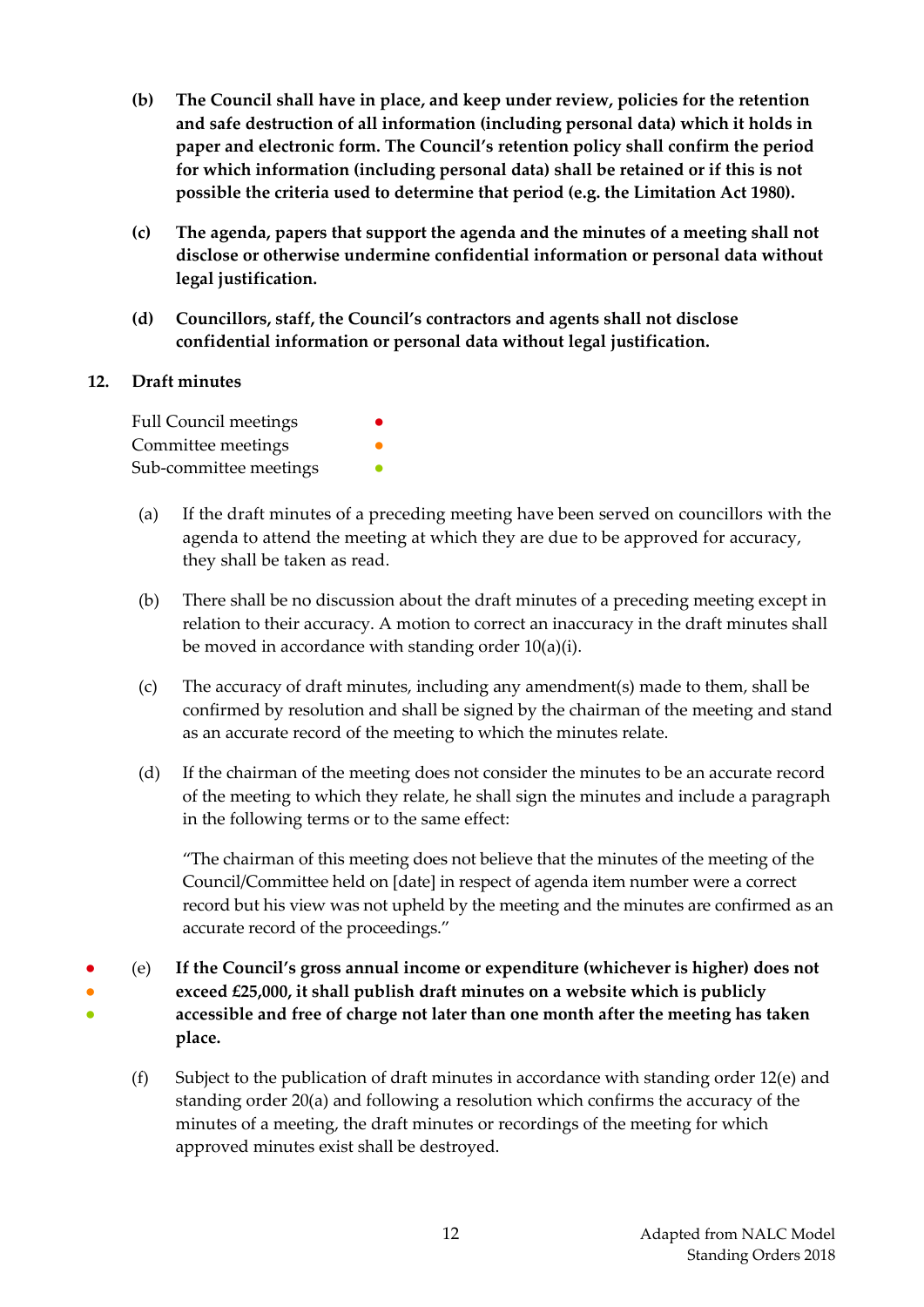## <span id="page-13-0"></span>**13. Code of Conduct and dispensations**

*See also standing order 3(u).*

- (a) All councillors and non-councillors with voting rights shall observe the code of conduct adopted by the Council.
- (b) Unless he has been granted a dispensation, a councillor or non-councillor with voting rights shall withdraw from a meeting when it is considering a matter in which he has a disclosable pecuniary interest. He may return to the meeting after it has considered the matter in which he had the interest.
- (c) Unless he has been granted a dispensation, a councillor or non-councillor with voting rights shall withdraw from a meeting when it is considering a matter in which he has another interest if so required by the Council's code of conduct. He may return to the meeting after it has considered the matter in which he had the interest.
- (d) **Dispensation requests shall be in writing and submitted to the Proper Officer** as soon as possible before the meeting, or failing that, at the start of the meeting for which the dispensation is required.
- (e) A decision as to whether to grant a dispensation shall be made by the Proper Officer and that decision is final.
- (f) A dispensation request shall confirm:
	- (i) the description and the nature of the disclosable pecuniary interest or other interest to which the request for the dispensation relates;
	- (ii) whether the dispensation is required to participate at a meeting in a discussion only or a discussion and a vote;
	- (iii) the date of the meeting or the period (not exceeding four years) for which the dispensation is sought; and
	- (iv) an explanation as to why the dispensation is sought.
- (g) Subject to standing orders 13(d) and (f), a dispensation request shall be considered by the Proper Officer before the meeting or, if this is not possible, at the start of the meeting for which the dispensation is required.
- **(h) A dispensation may be granted in accordance with standing order 13(e) if having regard to all relevant circumstances any of the following apply:**
	- **(i) without the dispensation the number of persons prohibited from participating in the particular business would be so great a proportion of the meeting transacting the business as to impede the transaction of the business;**
	- **(ii) granting the dispensation is in the interests of persons living in the Council's area; or**
	- **(iii) it is otherwise appropriate to grant a dispensation.**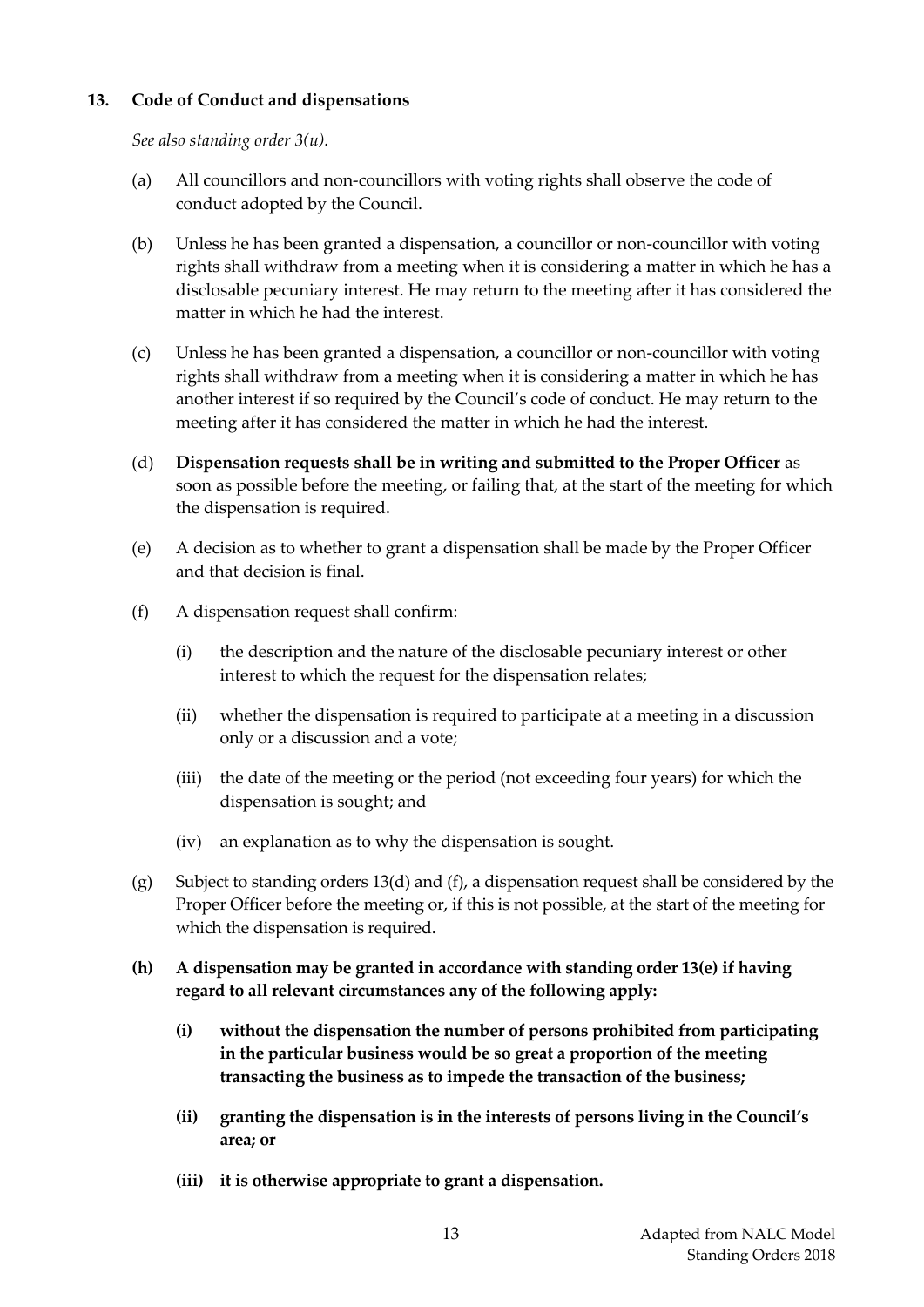## <span id="page-14-0"></span>**14. Code of Conduct complaints**

- (a) Upon notification by the District or Unitary Council that it is dealing with a complaint that a councillor or non-councillor with voting rights has breached the Council's code of conduct, the Proper Officer shall, subject to standing order 11, report this to the Council.
- (b) Where the notification in standing order 14(a) relates to a complaint made by the Proper Officer, the Proper Officer shall notify the Chairman of Council of this fact, and the Chairman shall nominate another staff member to assume the duties of the Proper Officer in relation to the complaint until it has been determined and the Council has agreed what action, if any, to take in accordance with standing order 14(d).
- (c) The Council may:
	- (i) provide information or evidence where such disclosure is necessary to investigate the complaint or is a legal requirement;
	- (ii) seek information relevant to the complaint from the person or body with statutory responsibility for investigation of the matter;
- **(d) Upon notification by the District or Unitary Council that a councillor or noncouncillor with voting rights has breached the Council's code of conduct, the Council shall consider what, if any, action to take against him. Such action excludes disqualification or suspension from office.**

#### <span id="page-14-1"></span>**15. Proper Officer**

- (a) The Proper Officer shall be either (i) the clerk or (ii) other staff member(s) nominated by the Council to undertake the work of the Proper Officer when the Proper Officer is absent.
- (b) The Proper Officer shall:
	- **(i) at least three clear days before a meeting of the council, a committee** or a subcommittee**,**
		- **serve on councillors by delivery or post at their residences or by email authenticated in such manner as the Proper Officer thinks fit, a signed summons confirming the time, place and the agenda (provided the councillor has consented to service by email), and**
		- **provide, in a conspicuous place, public notice of the time, place and agenda (provided that the public notice with agenda of an extraordinary meeting of the Council convened by councillors is signed by them).**

*See standing order 3(b) for the meaning of clear days for a meeting of a full council and standing order 3(c) for the meaning of clear days for a meeting of a committee;*

(ii) subject to standing order 9, include on the agenda all motions in the order received unless a councillor has given written notice at least 3 clear days before the meeting confirming his withdrawal of it;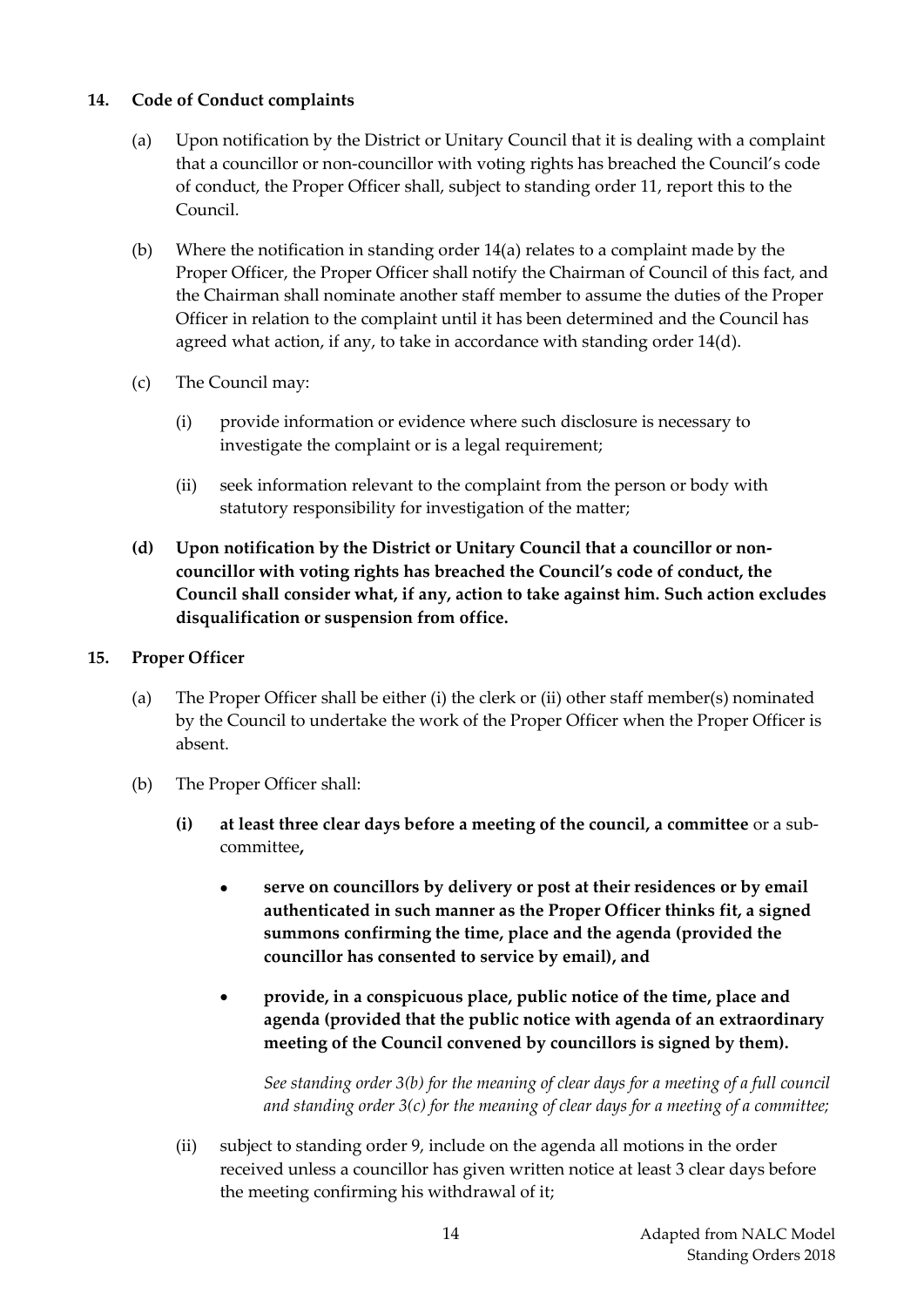- **(iii) convene a meeting of the Council for the election of a new Chairman of the Council, occasioned by a casual vacancy in his office;**
- **(iv) facilitate inspection of the minute book by local government electors;**
- **(v) receive and retain copies of byelaws made by other local authorities;**
- (vi) hold acceptance of office forms from councillors;
- (vii) hold a copy of every councillor's register of interests;
- (viii) assist with responding to requests made under freedom of information legislation and rights exercisable under data protection legislation, in accordance with the Council's relevant policies and procedures;
- (ix) liaise, as appropriate, with the Council's Data Protection Officer;
- (x) receive and send general correspondence and notices on behalf of the Council except where there is a resolution to the contrary;
- (xi) assist in the organisation of, storage of, access to, security of and destruction of information held by the Council in paper and electronic form subject to the requirements of data protection and freedom of information legislation and other legitimate requirements (e.g. the Limitation Act 1980);
- (xii) arrange for legal deeds to be executed; (*see also standing order 23);*
- (xiii) arrange or manage the prompt authorisation, approval, and instruction regarding any payments to be made by the Council in accordance with its financial regulations;
- (xiv) record every planning application notified to the Council and the Council's response to the local planning authority in a book for such purpose;
- (xv) refer a planning application received by the Council to the Chairman or in his absence Vice-Chairman (if there is one) of the Planning Committee] within two working days of receipt to facilitate an extraordinary meeting if the nature of a planning application requires consideration before the next ordinary meeting of the Planning Committee];
- (xvi) manage access to information about the Council via the publication scheme; and
- (xvii) retain custody of the seal of the Council (if there is one) which shall not be used without a resolution to that effect. (s*ee also standing order 23).*

## <span id="page-15-0"></span>**16. Responsible Financial Officer**

The Council shall appoint appropriate staff member(s) to undertake the work of the Responsible Financial Officer when the Responsible Financial Officer is absent.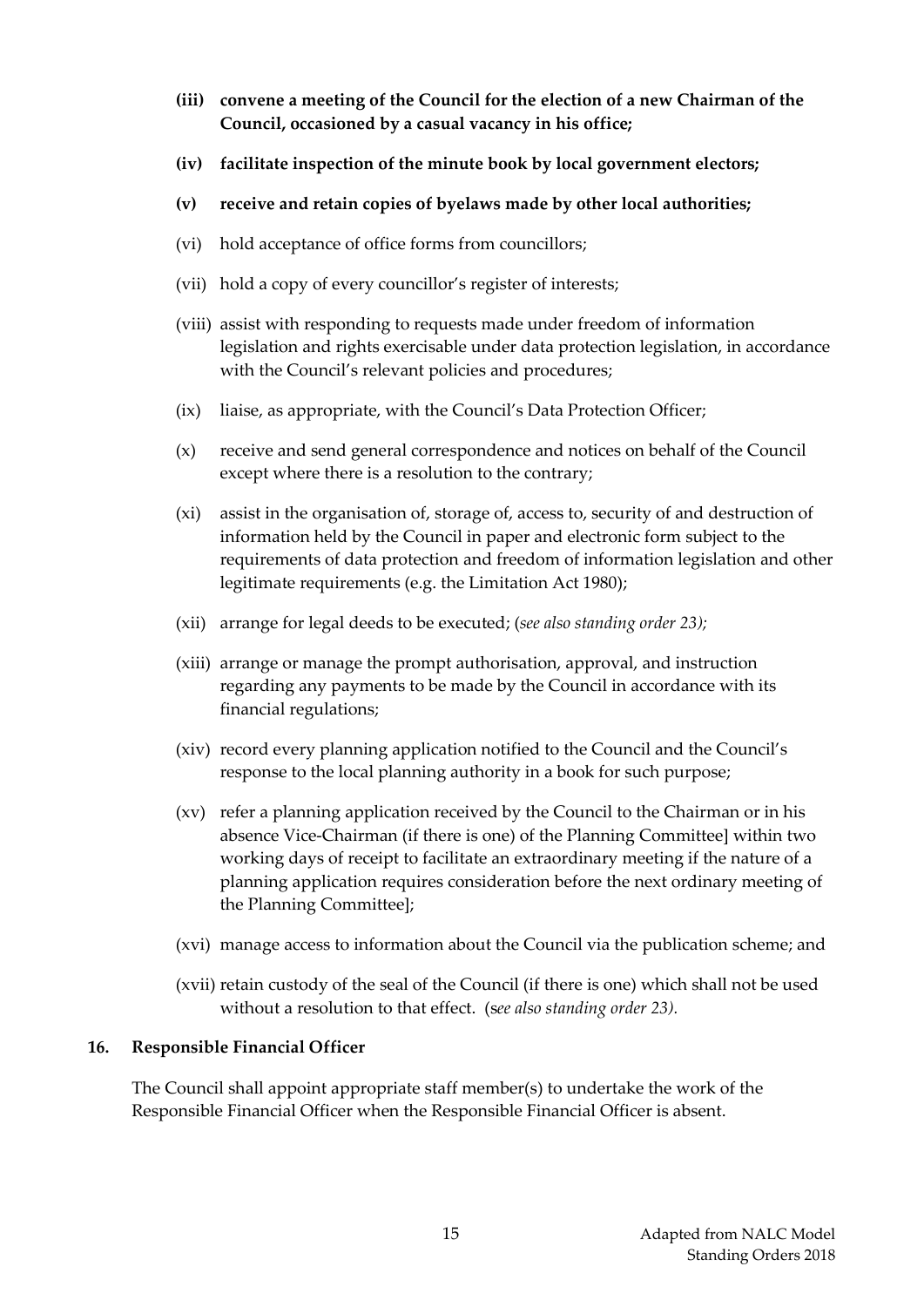#### <span id="page-16-0"></span>**17. Accounts and Accounting Statements**

- (a) "Proper practices" in standing orders refer to the most recent version of "Governance and Accountability for Local Councils – a Practitioners' Guide".
- (b) All payments by the Council shall be authorised, approved and paid in accordance with the law, proper practices and the Council's financial regulations.
- (c) The Responsible Financial Officer shall supply to each councillor as soon as practicable after 30 June, 30 September and 31 December in each year a statement to summarise:
	- (i) the Council's receipts and payments (or income and expenditure) for each quarter;
	- (ii) the Council's aggregate receipts and payments (or income and expenditure) for the year to date;
	- (iii) the balances held at the end of the quarter being reported and which includes a comparison with the budget for the financial year and highlights any actual or potential overspends.
- (d) As soon as possible after the financial year end at 31 March, the Responsible Financial Officer shall provide:
	- (i) each councillor with a statement summarising the Council's receipts and payments (or income and expenditure) for the last quarter and the year to date for information; and
	- (ii) to the Council the accounting statements for the year in the form of Section 2 of the Annual Governance and Accountability Return, as required by proper practices, for consideration and approval.
- (e) The year-end accounting statements shall be prepared in accordance with proper practices and apply the form of accounts determined by the Council (receipts and payments, or income and expenditure) for the year to 31 March. A completed draft annual governance and accountability return shall be presented to all councillors at least 14 days prior to anticipated approval by the Council. The annual governance and accountability return of the Council, which is subject to external audit, including the annual governance statement, shall be presented to the Council for consideration and formal approval before 30 June.

## <span id="page-16-1"></span>**18. Financial controls and procurement**

- (a) The Council shall consider and approve financial regulations drawn up by the Responsible Financial Officer, which shall include detailed arrangements in respect of the following:
	- (i) the keeping of accounting records and systems of internal controls;
	- (ii) the assessment and management of financial risks faced by the Council;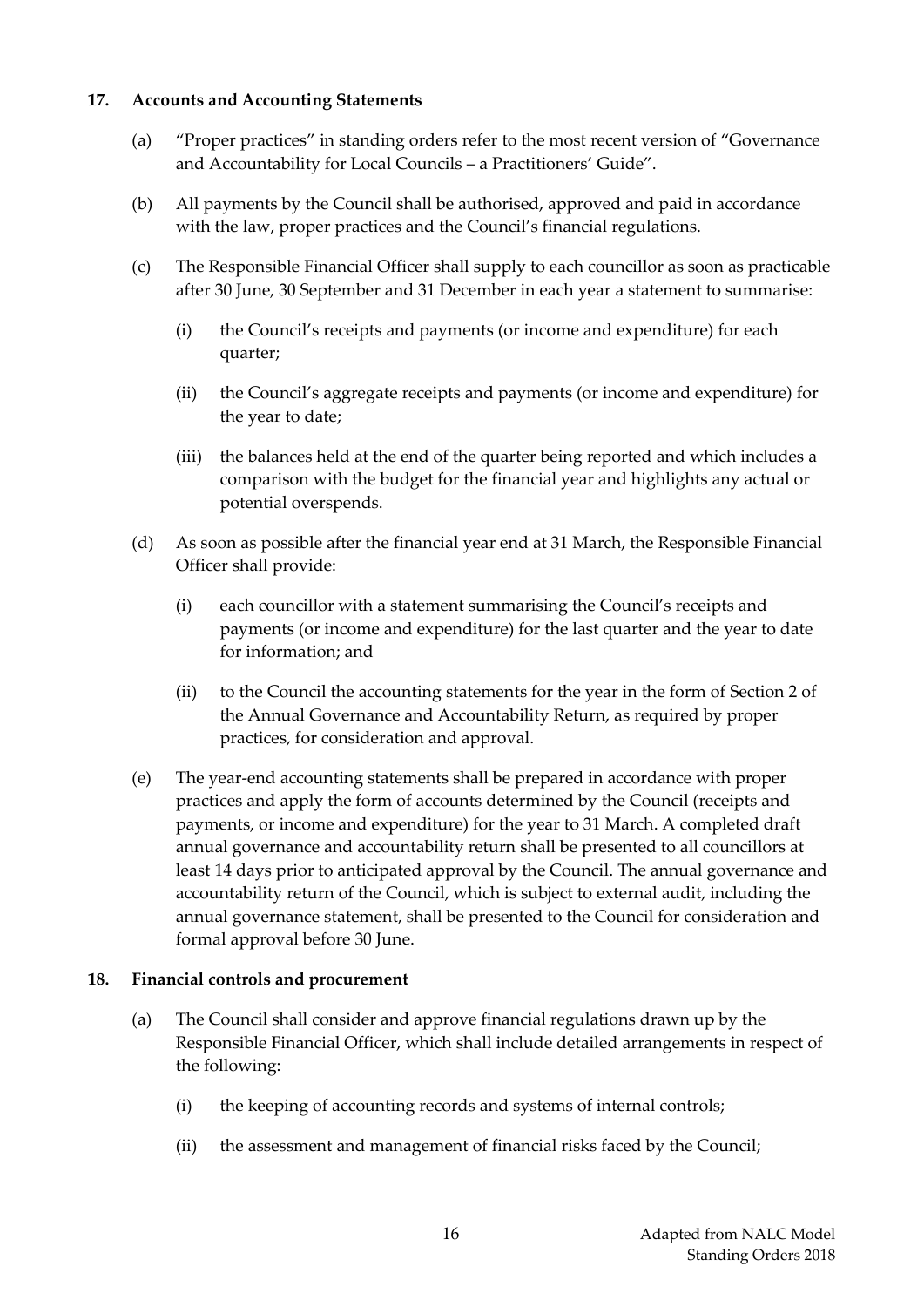- (iii) the work of the independent internal auditor in accordance with proper practices and the receipt of regular reports from the internal auditor, which shall be required at least annually;
- (iv) the inspection and copying by councillors and local electors of the Council's accounts and/or orders of payments; and
- (v) whether contracts with an estimated value below **£25,000** due to special circumstances are exempt from a tendering process or procurement exercise.
- (b) Financial regulations shall be reviewed regularly and at least annually for fitness of purpose.
- **(c) A public contract regulated by the Public Contracts Regulations 2015 with an estimated value in excess of £25,000 but less than the relevant thresholds in standing order 18(f) is subject to Regulations 109-114 of the Public Contracts Regulations 2015 which include a requirement on the Council to advertise the contract opportunity on the Contracts Finder website regardless of what other means it uses to advertise the opportunity unless it proposes to use an existing list of approved suppliers (framework agreement).**
- (d) Subject to additional requirements in the financial regulations of the Council, the tender process for contracts for the supply of goods, materials, services or the execution of works shall include, as a minimum, the following steps:
	- (i) a specification for the goods, materials, services or the execution of works shall be drawn up;
	- (ii) an invitation to tender shall be drawn up to confirm (i) the Council's specification (ii) the time, date and address for the submission of tenders (iii) the date of the Council's written response to the tender and (iv) the prohibition on prospective contractors contacting councillors or staff to encourage or support their tender outside the prescribed process;
	- (iii) the invitation to tender shall be advertised in a local newspaper and in any other manner that is appropriate;
	- (iv) tenders are to be submitted in writing in a sealed marked envelope addressed to the Proper Officer;
	- (v) tenders shall be opened by the Proper Officer in the presence of at least one councillor after the deadline for submission of tenders has passed;
	- (vi) tenders are to be reported to and considered by the appropriate meeting of the Council or a committee or sub-committee with delegated responsibility.
- (e) Neither the Council, nor a committee or a sub-committee with delegated responsibility for considering tenders, is bound to accept the lowest value tender.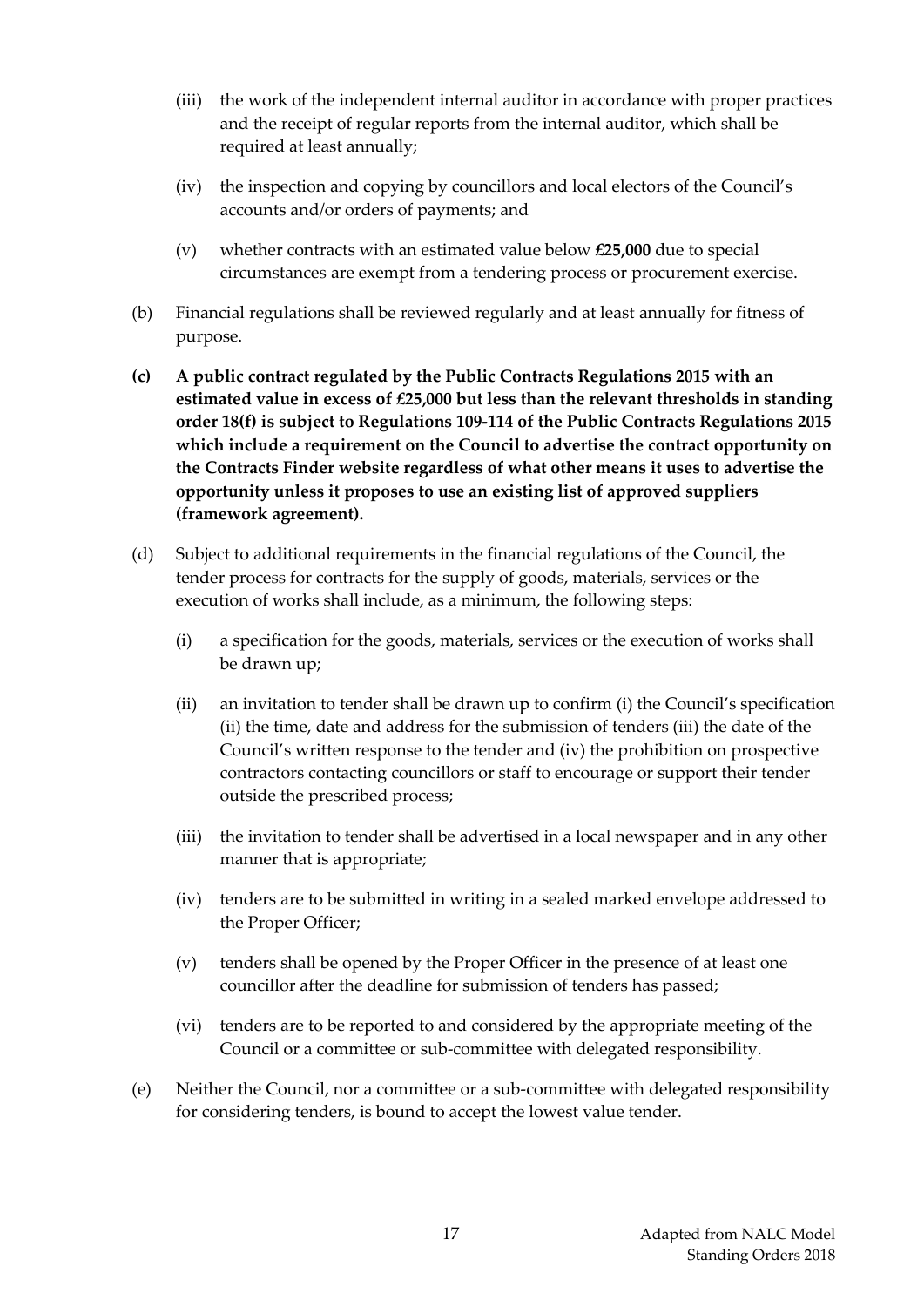**(f) Where the value of a contract is likely to exceed the threshold specified by the Office of Government Commerce from time to time, the Council must consider whether the Public Contracts Regulations 2015 or the Utilities Contracts Regulations 2016 apply to the contract and, if either of those Regulations apply, the Council must comply with procurement rules. NALC's procurement guidance contains further details.**

## <span id="page-18-0"></span>**19. Handling staff matters**

- (a) A matter personal to a member of staff that is being considered by a meeting of the Council is subject to standing order 11.
- (b) Subject to the Council's policy regarding absences from work, the Council's most senior member of staff shall notify the chairman of the Council or, if he is not available, the vice-chairman (if there is one) of absence occasioned by illness or other reason and that person shall report such absence to the Council at its next meeting.
- (c) The chairman or in his absence, the vice-chairman shall upon a resolution conduct a review of the performance and annual appraisal of the work of staff members. The reviews and appraisal shall be reported in writing and are subject to approval by resolution by the Council.
- (d) Subject to the Council's policy regarding the handling of grievance matters, the Council's most senior member of staff (or other members of staff) shall contact the chairman of the Council or in his absence, the vice-chairman in respect of an informal or formal grievance matter, and this matter shall be reported back and progressed by resolution of Council.
- (e) Subject to the Council's policy regarding the handling of grievance matters, if an informal or formal grievance matter raised by staff members relates to the chairman or vice-chairman of the Council, this shall be communicated to another member of the Coouncil, which shall be reported back and progressed by resolution of the Council.
- (f) Any persons responsible for all or part of the management of staff shall treat as confidential the written records of all meetings relating to their performance, capabilities, grievance or disciplinary matters.
- (g) In accordance with standing order 11(a), persons with line management responsibilities shall have access to staff records referred to in standing order 19(f).

## <span id="page-18-1"></span>**20. Responsibilities to provide information**

*See also standing order 21.*

- **(a) In accordance with freedom of information legislation, the Council shall publish information in accordance with its publication scheme and respond to requests for information held by the Council.**
- (b) *If gross annual income or expenditure (whichever is the higher) exceeds £200,000* **The Council, shall publish information in accordance with the requirements of the Local Government (Transparency Requirements) (England) Regulations 2015**.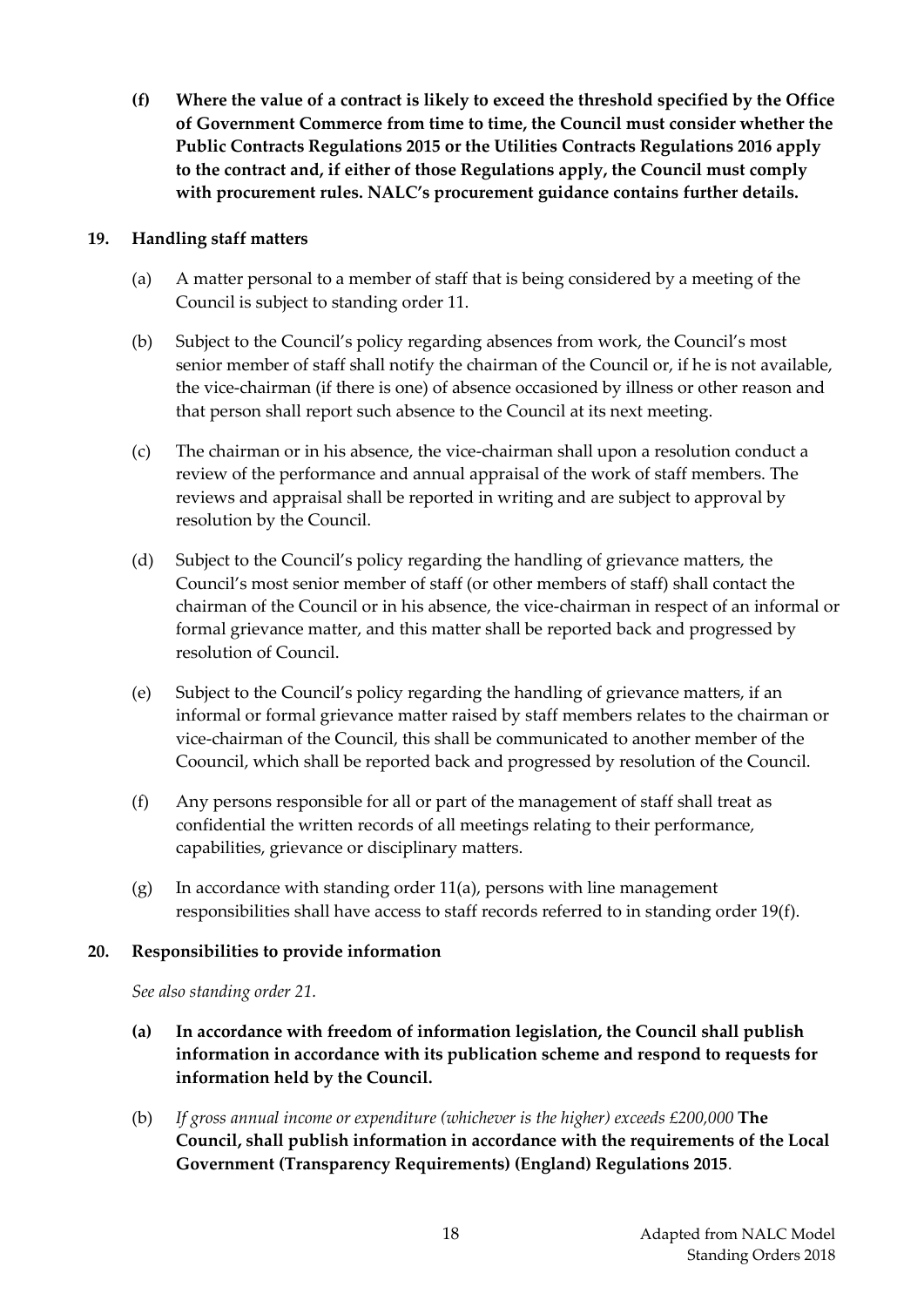#### <span id="page-19-0"></span>**21. Responsibilities under Data Protection legislation**

(Below is not an exclusive list). *See also standing order 11.*

- (a) The Council may appoint a Data Protection Officer.
- **(b) The Council shall have policies and procedures in place to respond to an individual exercising statutory rights concerning his personal data.**
- **(c) The Council shall have a written policy in place for responding to and managing a personal data breach.**
- **(d) The Council shall keep a record of all personal data breaches comprising the facts relating to the personal data breach, its effects and the remedial action taken.**
- **(e) The Council shall ensure that information communicated in its privacy notice(s) is in an easily accessible and available form and kept up to date.**
- **(f) The Council shall maintain a written record of its processing activities.**

#### <span id="page-19-1"></span>**22. Relations with press/media**

Requests from the press or other media for an oral or written comment or statement from the Council, its councillors or staff shall be handled in accordance with the Council's policy in respect of dealing with the press and/or other media.

#### <span id="page-19-2"></span>**23. Execution and sealing of legal deeds**

*See also standing orders 15(b)(xii) and (xvii).*

(a) A legal deed shall not be executed on behalf of the Council unless authorised by a resolution.

## **(b) Subject to standing order 23(a), any two councillors may sign, on behalf of the Council, any deed required by law and the Proper Officer shall witness their signatures.**

*The above is applicable to a Council without a common seal.*

#### <span id="page-19-3"></span>**24. Communication with District and County Councillors**

(a) An invitation to attend a meeting of the Council shall be sent, together with the agenda, to the ward councillor(s) of the District and County Council.